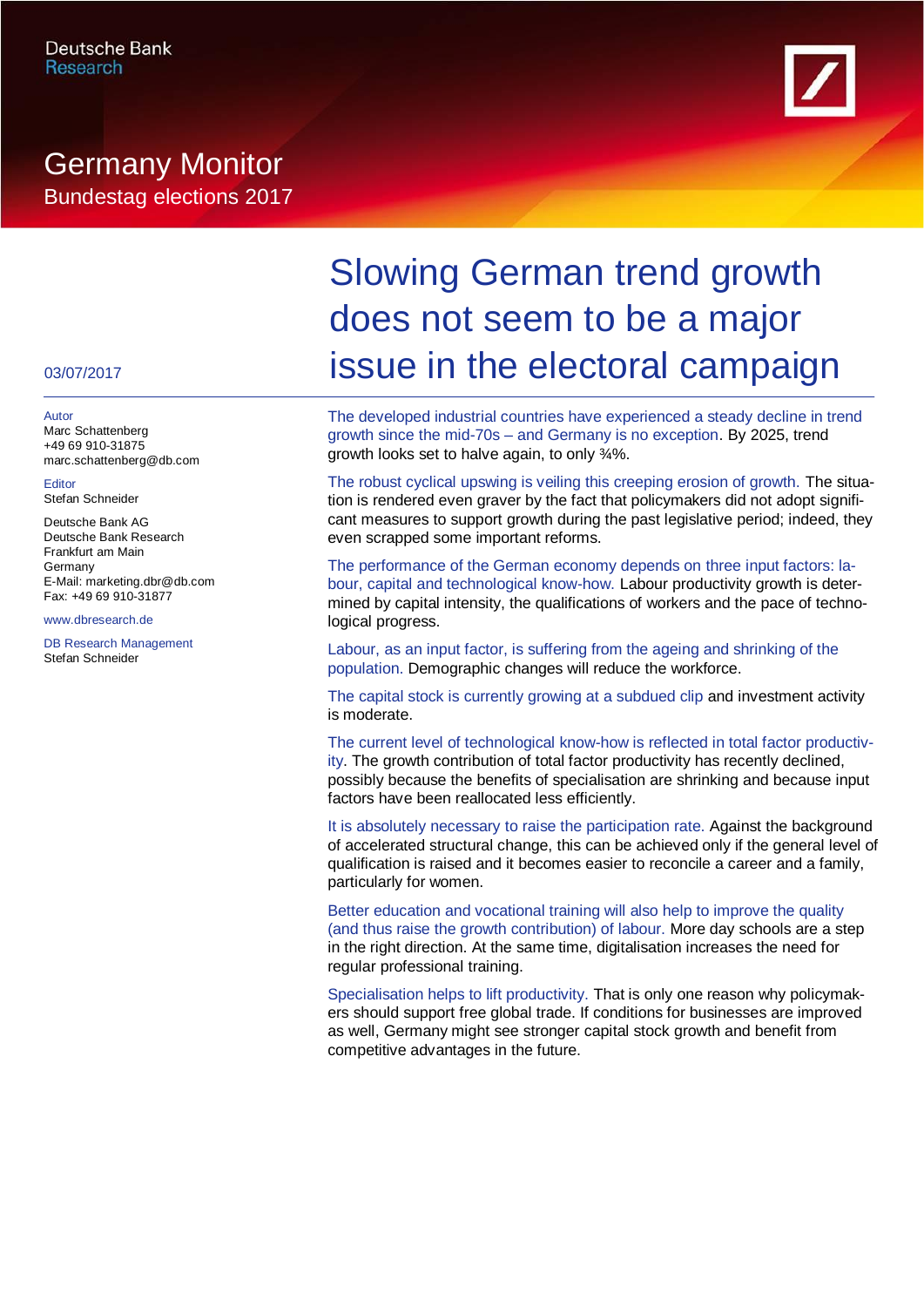

#### Bundestag elections 2017

During the past 12 months, poll outcomes surprised observers several times. Outsiders were elected presidents, either against the will of their parties or with the backing of a newly launched movement. Or voters overthrew decades-old political tenets.

Against this background, German politics seem like a haven of stability. The surprise appointment of SPD leader Martin Schulz was the only event that temporarily caused some excitement. While Germany is in its best economic condition in years, the new government will nevertheless have to deal with several important issues, namely globalisation, the future of Europe, the new geopolitical situation, climate change and demographic challenges, which are becoming ever clearer. This is the first report in a new series, in which Deutsche Bank Research aims to examine how the political parties plan to address these and other important issues and analyse whether their proposed solutions are adequate. Of course, we do not aspire to provide a complete analysis of the electoral programmes.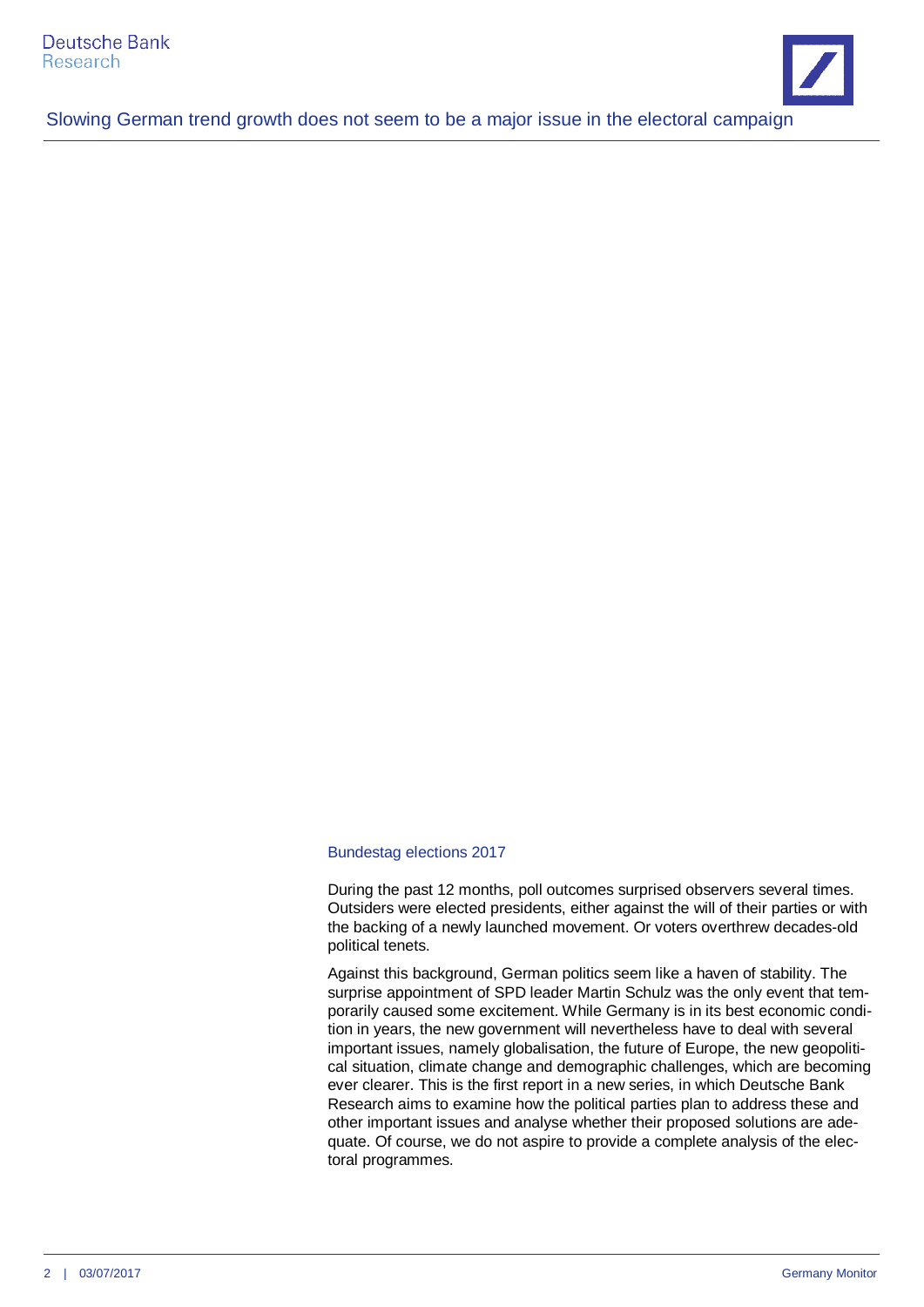



Source: German Council of Economic Experts



Source: Deutsche Bundesbank



 $15$  to 30 years 30 to 55 years  $\blacksquare$  55 to 75 years

Figures 2030 and 2060 based on results of the 13th coordinated population projection (var. 2)

Sources: Federal Statistical Office of Germany, BiB

Since the mid-70s, many developed industrial countries have seen their real gross domestic product (GDP) growth rates steadily decline. As Germany is currently experiencing an upswing, discussion of this structural growth slowdown (to which Germany is not immune either) has receded into the background. It is therefore not surprising that both the Council of Economic Experts and the OECD think that policymakers have not made sufficient reform efforts during the past legislative period. The reasons for the slowdown in growth are the subject of a passionate academic debate. One camp of economists has coined the term "secular stagnation" and believes that the industrial countries cannot escape this development[.](#page-2-0)<sup>1</sup> With regard to Germany, the demographic change is evident. To prevent trend growth from dropping clearly below 1%, labour market, education, tax and regional economic policies as well as immigration policies will need to change drastically and soon. Moreover, with scope for income growth and redistribution of wealth being clearly limited in the medium term, politicians should try to manage expectations instead of nurturing hopes of a (re)distribution of wealth.

This is easy to understand if we take a short look at how the standard of living develops. If real GDP per capita grows at an annual rate of 4% – a rate that was not unusual up to the 1970s – prosperity doubles within just over 17 years. If the growth rate declines to the current value of 1.4% (OECD), however, that outcome would take roughly 50 years. These figures show – particularly against the background of demographic change – that the time when policymakers could content themselves with paying lip-service to promoting prosperity is over.

The electoral programmes of the traditional parties incorporate different positions on this key issue, as is to be expected. In general, however, we believe they rely too heavily on the favourable status quo and focus on distribution issues. The Liberals are the only exception.

#### Input factor labour: demographics and education

A more detailed explanation of the relationships between input factors is provided in the appendix. One thing is clear, however: the contribution of the "labour" input factor to overall growth depends on the number and the quality of total hours worked. In principle, demographics limit the number of potential working hours. However, the actual number of hours worked may vary according to the participation rate of the workforce. The quality of each working hour is determined by the general level of education and professional training.

Labour supply depends on the participation rate of the workforce. In turn, the size of the workforce is determined by demographics. Germany recently registered net immigration. In the medium and long term, however, the German workforce looks set to age and shrink, unless there is significant additional net immi-gration.<sup>[2](#page-2-1)</sup> According to Bundesbank analysis, the German workforce is likely to decline by about 2.5 million people in the medium term. $<sup>3</sup>$  $<sup>3</sup>$  $<sup>3</sup>$  The current lack of</sup> qualified labour is a foretaste of this development.

The Bundesbank concludes that demographic developments will considerably weigh on trend growth in the medium term. According to its calculations, the potential growth rate will average 0.75% between 2021 and 2025.<sup>[4](#page-2-3)</sup> Higher workforce participation and positive net immigration might cushion the decline.

<span id="page-2-0"></span><sup>1</sup> See L. Summers, Secular stagnation and monetary policy, Federal Reserve Bank of St. Louis Review, Second Quarter 2016, 98(2), pp. 93-110.

<span id="page-2-1"></span><sup>2</sup> See Federal Statistical Office: Germany's population by 2060, Results of the 13<sup>th</sup> coordinated population projection, 2015.

<span id="page-2-3"></span><span id="page-2-2"></span> $3$  Based on the results of the 13<sup>th</sup> coordinated population projection, assuming zero net migration. <sup>4</sup> See Deutsche Bundesbank, Demographic change, immigration and the potential output of the German economy, Monthly Report, April 2017, p. 35.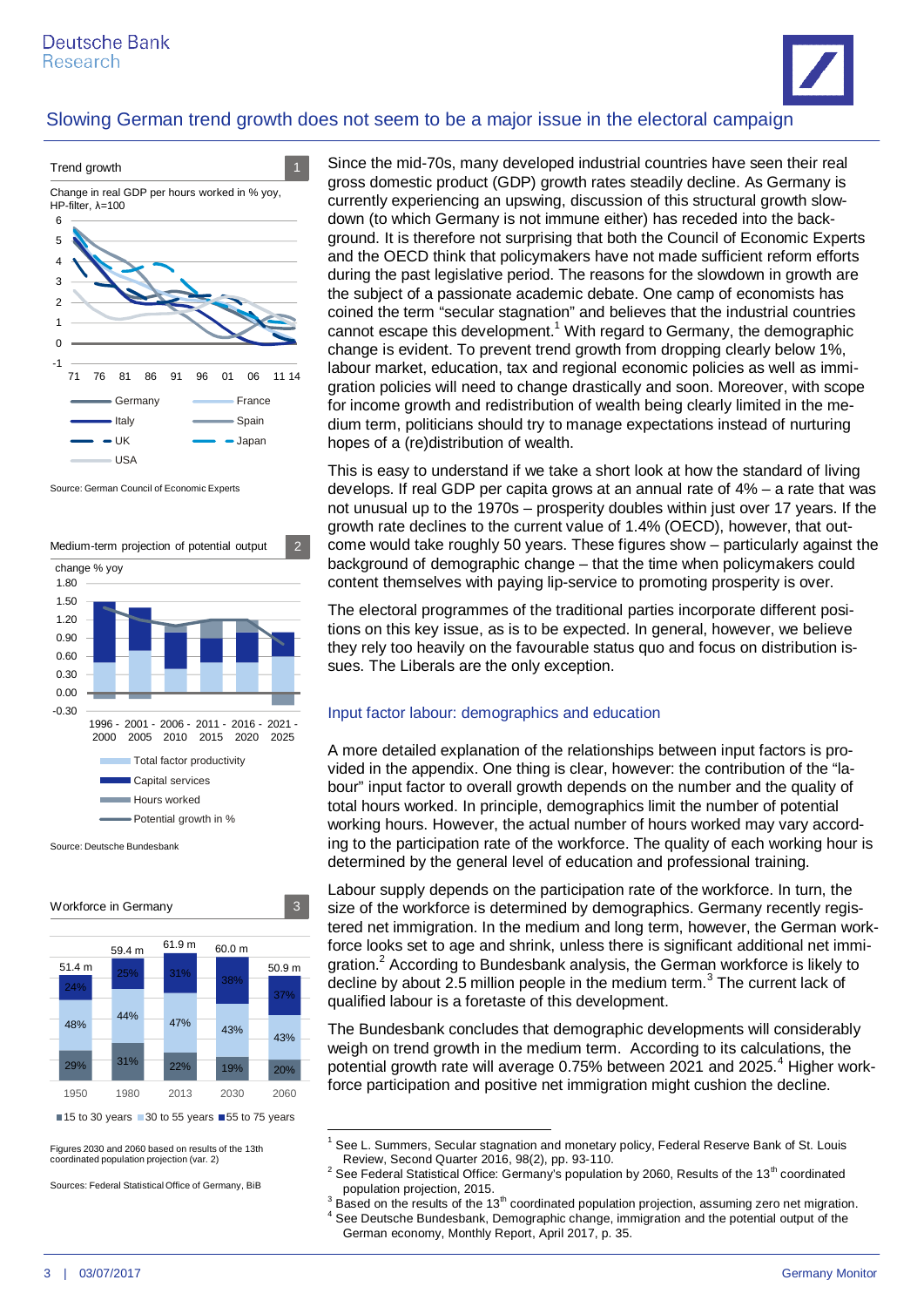



Sources: Federal Statistical Office of Germany, BiB



Sources: Federal Statistical Office of Germany, BiB

50% 58% 53% 53% 39% 18 to 24 years 25 to 34 years 35 to 44 years 45 to 54 years 55 to 64 years Participation rate by age Participation of those aged 18-64 in professional training measures, 2014 6

Source: Federal Ministry of Education and Research

The OECD recommends increasing the workforce participation of women. This would require better childcare options. In addition, income tax incentives would help to make paid employment more attractive. Successful labour-market integration of refugees is another important issue.

The Council of Economic Experts supports additional reforms to make the labour market more flexible, particularly to reduce long-term unemployment.

As the workforce ages, flexible working-hour schemes might create an incentive to work longer. As a side benefit, this would help to ensure a transfer of knowledge to younger employees.

This issue is the one where the parties differ most. While the left-wing parties want to create further incentives for early retirement and, in particular, categorically reject another hike in the retirement age, the conservative and liberal parties aim to increase flexibility and extend working lives. As the available workforce looks set to shrink in the future, the conservative standpoint appears more growth-friendly. However, the measures implemented during the past legislative period run counter to this goal (retirement at 63, hike in pensions paid to mothers).

#### Lifelong learning starts right from the cradle – education is key

The quality of labour must improve steadily to strengthen the growth contribution of this input factor. Digitalisation presents particular challenges and opportunities in this context. The education system will need to become more flexible and adapt to new challenges – after all, lifelong learning starts right from the cradle.

In particular, childcare options and kindergarten education should be improved. If better childcare is available, women will find it easier to work full time.

The OECD has emphasised that the correlation between the social and economic backgrounds and academic success of a child is particularly close in Germany. Measures should be taken to ensure equal opportunities for all children.

Much remains to be done in terms of university education and vocational training, too, particularly since more and more young people prefer going to univer-sity to starting an apprenticeship.<sup>[5](#page-3-0)</sup> At the same time, many university students drop out of their courses. The universities will need more staff and more funds to meet higher demand. Providing them with better resources would also help to ensure that students receive academically based professional qualifications and that universities can conduct research at the same time. The "Higher Education Pact 2020" was a step in the right direction, we believe. Policymakers will also need to resolve the lack of qualified labour under the dual vocational training system, which is already evident in several fields. The number of school dropouts should be reduced further.

The labour market reforms implemented at the beginning of the millennium helped ensure that numerous people with lower qualifications found a job. Most of them were employed in the services sector. This reduced the average level of qualification and, in turn, labour productivity in that sector. There is thus considerable room for improvement via professional training, not least because digitalisation (also called "Industry 4.0") will also affect the services sector.

As baby boomers retire, a large number of very experienced workers will drop out of the labour market. Beyond dealing with the sheer number of retirements, companies will also have to organise the necessary transfer of knowledge.

<span id="page-3-0"></span> $<sup>5</sup>$  See Authoring Group Educational Reporting, Education in Germany 2016, 2016, p. 141 et seq.</sup>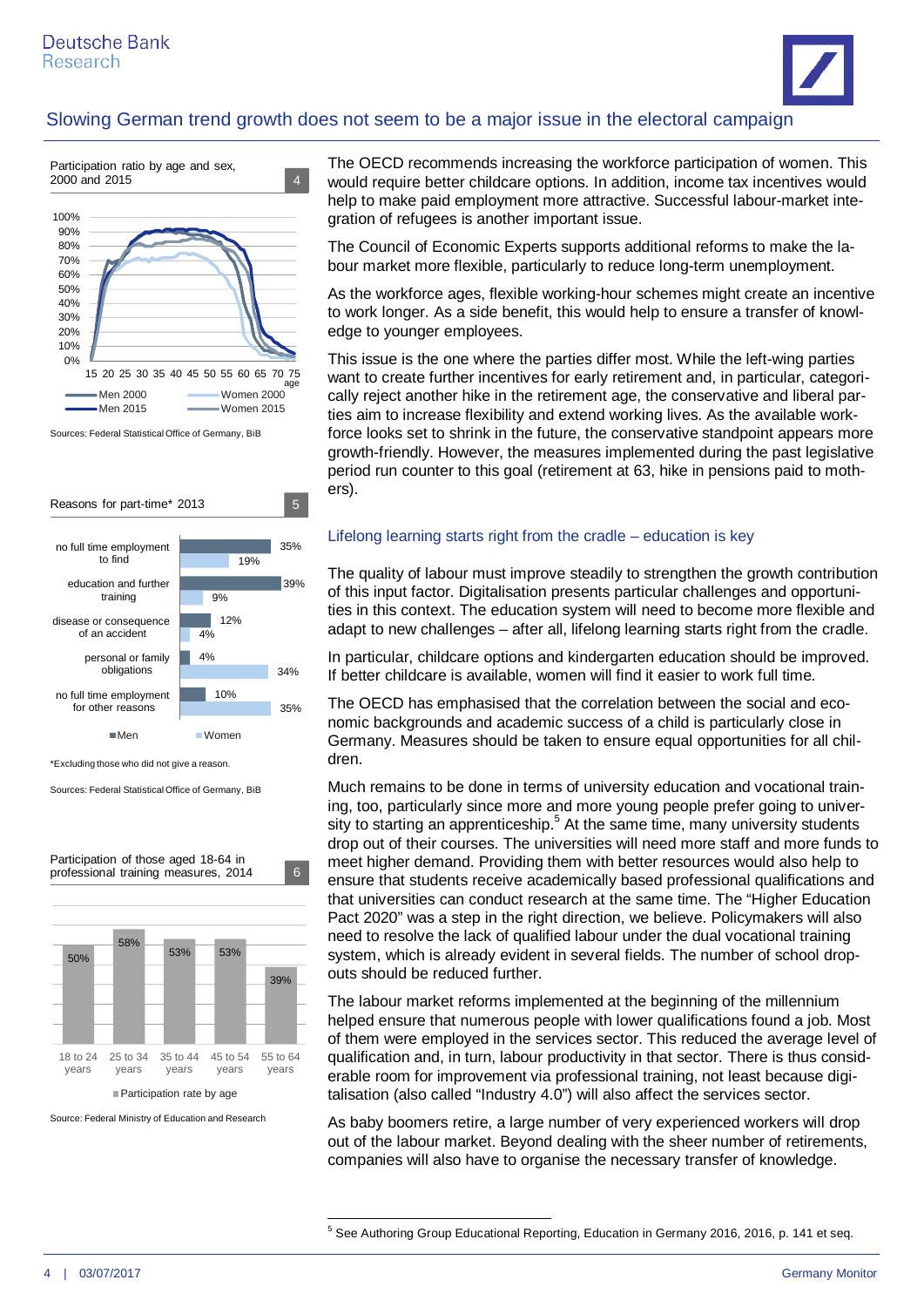

Source: Federal Ministry of Education and Research



Sources: German Council of Economic Experts, Federal Statistical Office of Germany



Source: German Council of Economic Experts

The large number of refugees is another challenge, particularly because their qualifications differ considerably. Learning German is an important precondition for their labour market integration. Just like the OECD, we believe that measures in this area should be intensified.

This shows that there are several potential avenues in the field of education that can be explored to counteract the slowdown in growth. Quite rightly, education plays a key role in almost all electoral programmes. It remains to be seen which measures are ultimately implemented. In any case, there is a lot to do.

#### Input factor capital

Capital contributes about one-third $<sup>6</sup>$  $<sup>6</sup>$  $<sup>6</sup>$  to overall GDP growth[.](#page-4-1)<sup>7</sup> This already sug-</sup> gests that this input factor is of lower importance than labour.

The input factor "capital" is determined by investment activity and depreciation. In general, there are three types of capital: equipment, buildings and other assets.

In Germany, corporate investment activity is low. This has recently triggered discussions about an investment gap.<sup>[8](#page-4-2)</sup> In response, the Federal Ministry for Economic Affairs and Energy has established an expert committee, which is to work on strengthening investment in Germany. The committee concluded that investment activity was significantly lower than necessary in both the public and the private sectors.<sup>[9](#page-4-3)</sup> Of course, this conclusion met with considerable opposition, particularly with a view to private-sector investment: after all, private-sector investment activities cannot be steered directly according to political preferences. The Bundesbank has pointed out that subdued investment activity may also be due to the fact that companies are adapting to demographic change.

Moreover, subdued investment activity may also be due to less wear and tear or to the fact that assets are already quite up to date.<sup>[10](#page-4-4)</sup> From a purely academic vantage point, it is impossible to assume a clear causal relationship between suspected weakness in investment activity and low productivity growth.<sup>[11](#page-4-5)</sup>

Political decisionmakers should therefore focus on improving the economic framework conditions rather than on achieving a fixed overall investment ratio, which would depend on political rather than economic considerations. The liberal and conservative parties support this approach, whereas the left-wing parties favour tighter regulations.

<span id="page-4-0"></span><sup>6</sup> See German Council of Economic Experts, Annual Report – "More confidence in market processes", 2014, p. 114.

<span id="page-4-1"></span><sup>7</sup> See Appendix, equations (1) and (2).

<span id="page-4-2"></span><sup>8</sup> See German Institute for Economic Research, Wirtschaftliche Impulse für Europa, DIW Wochenbericht 27, 2014.

<span id="page-4-3"></span><sup>&</sup>lt;sup>9</sup> See Federal Ministry for Economic Affairs and Energy, Wesentliche Fakten zur "Investitionsschwäche" in Deutschland, Monthly Report 11, 2014.

<span id="page-4-4"></span><sup>10</sup> See Deutsche Bundesbank, Demographic change, immigration and the potential output of the German economy, Monthly Report, April 2017, p. 35.

<span id="page-4-5"></span><sup>11</sup> See German Council of Economic Experts, Annual Report – "Focus on Future Viability", 2015, p. 304.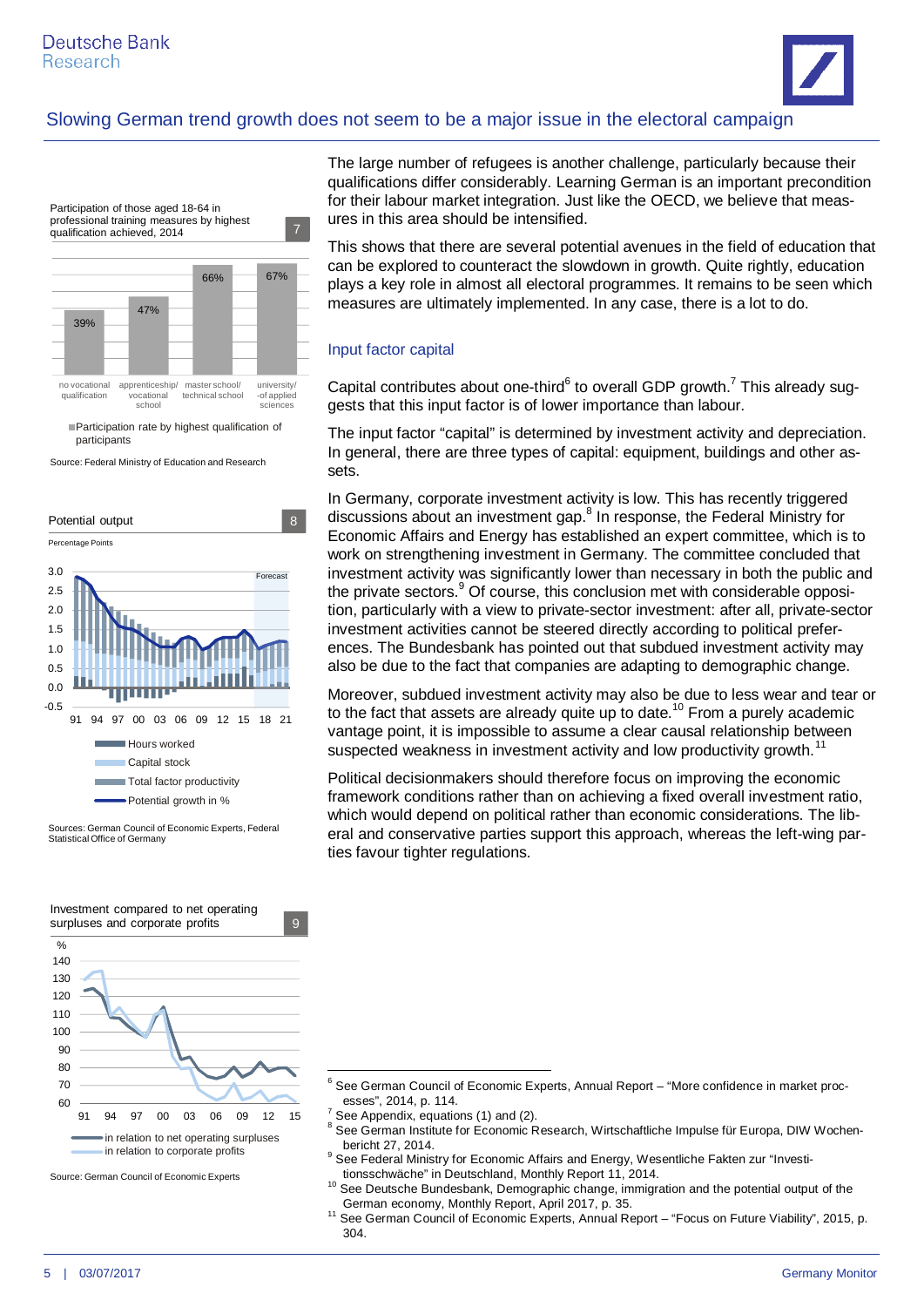



 $\Omega$ 0.5 1 1.5 2 2.5 92 95 98 01 04 07 10 13 Total factor productivity Capital intensity buildings **Capital intensity equipment and other** Labour productivity in % Growth contributions to trend labour productivity in the service sector 11 Percentage Points

Source: German Council of Economic Experts

#### Total factor productivity – technological know-how

The current level of technological know-how is reflected in total factor productivity (TFP). TFP cannot be observed directly. Rather, it is equivalent to the difference between the growth rate of total output and the sum of the growth contributions of both labour and capital. TFP therefore reflects all product and process innovations. Its growth rate has declined to about 0.5% during the past 20 years.

The reasons for this development are currently being discussed. One potential explanation is that the pace of innovation might have slowed after the boom in information technologies during the 1990s. Several very pessimistic observers even believe that the time of groundbreaking technological progress is over. Of course, others are heavily opposed to this idea. Turning to the German economy, it makes sense to differentiate between the manufacturing and the services sectors. TFP declined particularly strongly in the services sector. As a result, much of the development in Germany can be explained by the disproportionate expansion of the services sector. In addition, the growth of manufacturing depth has slowed.

Financing conditions are another potential reason for the slowdown in TFP growth. It is possible that the low-rate environment has ensured the survival of many not very innovative companies in the last few years. This may have prevented new, innovative companies from entering the market. According to this hypothesis, capital market interventions have hampered a reallocation of the production factors.

Generally speaking, international specialisation helps to realise production potential. This applies to both the intra- and the intersectoral reallocation of production factors. We believe policymakers should therefore work to promote free global trade.

An environment that is conducive to research is a precondition for increasing the growth contribution of technological know-how. This factor will have an impact on overall growth only if innovative companies – in particular manufacturing companies – can successfully enter the market.

Generally speaking, all established parties have included research and development as an important topic in their electoral programmes, even though their foci are different. The coalition parties and the liberals support education and research in general. The Greens aim to introduce additional regulation as well.

The average age of the members of the two large parties (60 years) and of the MPs (about 50 years) is perhaps one reason why policies in this field are not exactly forward-looking. In addition, the slowdown of trend growth is a gradual macro process, which is hardly felt by individuals. However, the short-term costs of the necessary political adaption measures will rise if policymakers remain idle for long. Indeed, there may well be a "point of no return", after which it becomes almost impossible to find majorities for the necessary measures, either within the parties or among the electorate.

Marc Schattenberg (+49 69 910-31875, marc.schattenberg@db.com)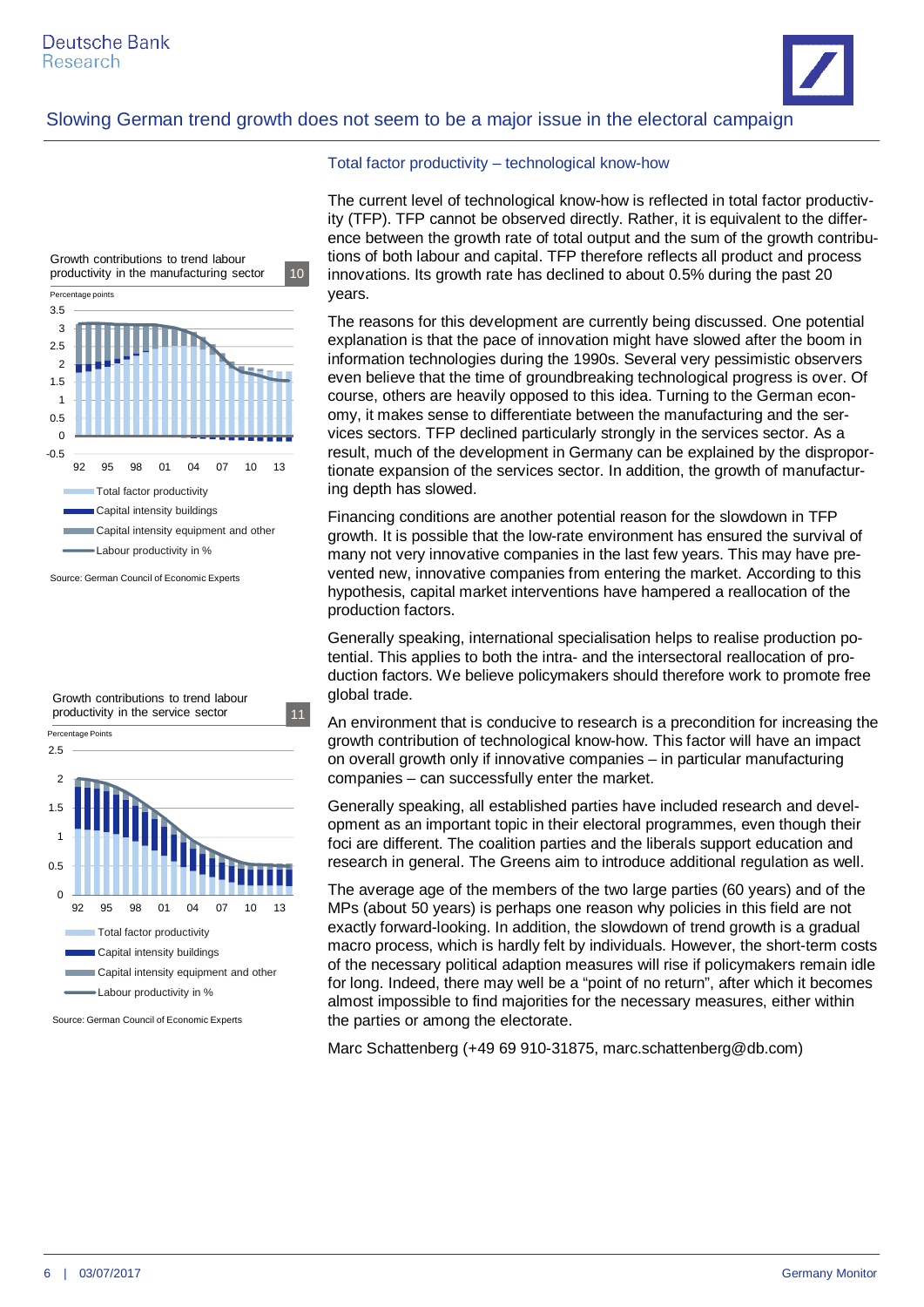



Source: German Council of Economic Experts

#### Appendix

(1)

This section will briefly explain how the different factors that influence output growth can be defined.

It is easiest to use the economic production function for this purpose. We assume that economic output can be described by the following Cobb-Douglas production function:

$$
\mathbf{Y}_t = \mathbf{A}_t \cdot \mathbf{K}_t^{\alpha} \cdot (\mathbf{N}_t \cdot \mathbf{E}_t)^{(1-\alpha)}
$$

Output in the period **t**, i.e.  $Y_t$ , is equivalent to the product of the input factors "hours worked" and "average qualification level",  $N_t \cdot E_t$ , "capital"  $K_t$  and the "level of technological know-how"  $A_t$ . Technical know-how is captured by total factor productivity. The exponent α describes the output elasticity for the input factor capital. This model assumes complete competition on the factor markets and linear homogeneity and constant scale effects in the production function.<sup>[12](#page-6-0)</sup>

Using the logarithm and calculating the total differential helps to redefine the equation above and describe the relationship between different rates of change:

(2)  $\Delta$ lnY<sub>i</sub> =  $\Delta$ lnA<sub>t</sub> + α ⋅  $\Delta$ lnK<sub>t</sub> + (1 − α) ⋅  $\Delta$ lnE<sub>t</sub> + (1 − α) ⋅  $\Delta$ lnN<sub>t</sub>

(3) 
$$
\Delta \text{Iny}_t = \Delta \text{InA}_t + \alpha \cdot \Delta \text{Ink}_t + (1 - \alpha) \cdot \Delta \text{InE}_t
$$

Equation (3) shows that the growth rate of labour productivity  $y_t$  consists of the weighted sum of the growth rates of technological progress, capital per unit of labour  $k_t$  and the development of the average level of qualification.

<span id="page-6-0"></span><sup>&</sup>lt;sup>12</sup> See B. Gräf, Deutsche Bank Research, German growth potential: facing the demographic challenge, Current Issues - Demography Special, 2003, p. 5 et seq.